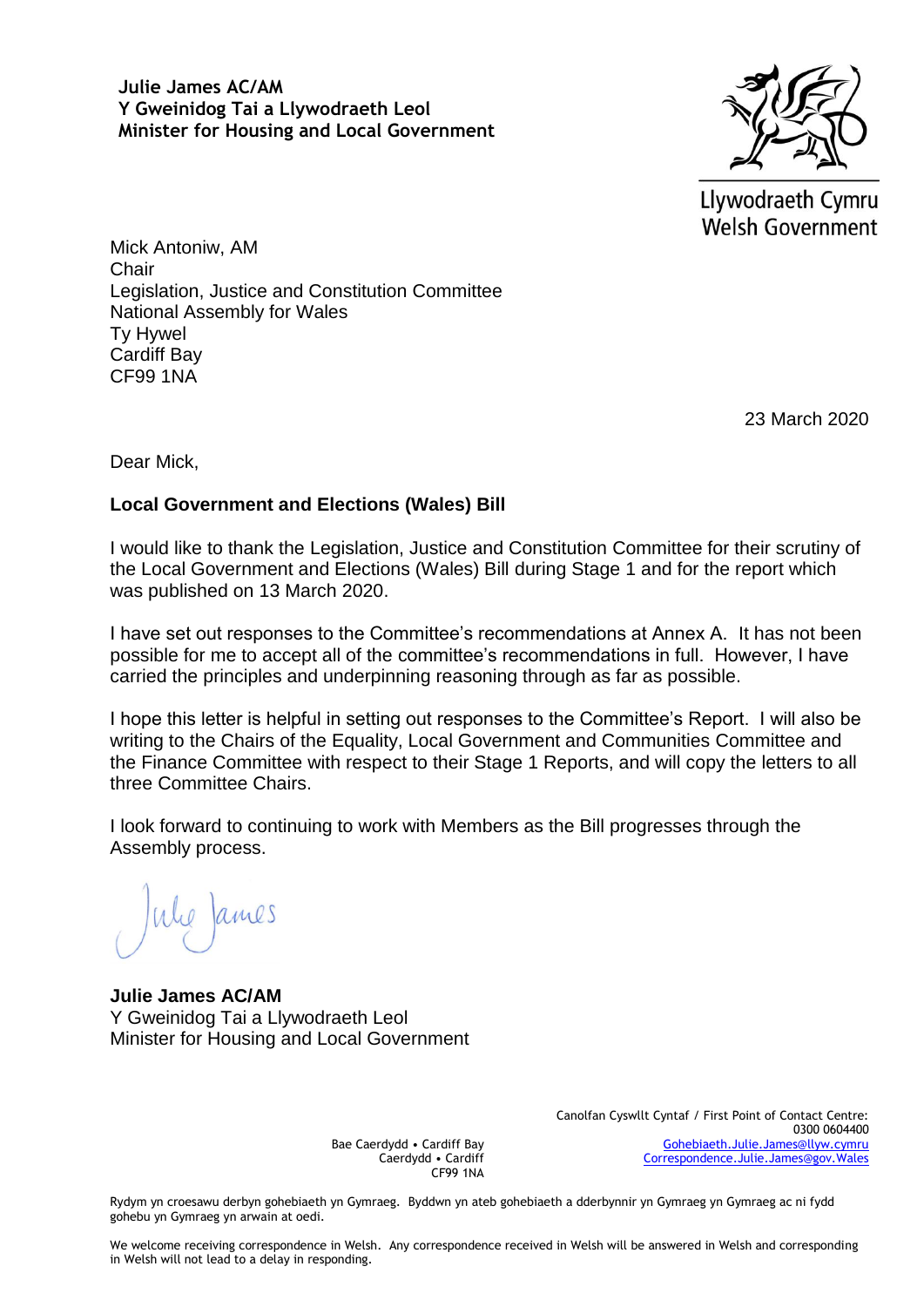#### **Annex A: Response to Legislation, Justice and Constitution Committee Stage 1 Report Conclusions and Recommendations**

### **Recommendation 1. The Minister should table an amendment to the Bill to apply the negative procedure to the making of regulations under paragraphs 9 and 10 of Schedule 1.**

**I do not accept this recommendation.** Schedule 1 sets out, in detail, the process for initial reviews of electoral arrangements by the Local Democracy and Boundary Commission ('the Commission'); the process set out in the Bill provides for comprehensive local consultation and is entirely open and transparent. This is consistent with the process for all electoral arrangements reviews of principal councils by the Commission, which as local regulations are not subject to procedure in the Senedd. The initial reviews are very likely to be undertaken with very tight deadlines to meet scheduled dates of elections.

If the Welsh Ministers were to make regulations under paragraph 9(1)(b) or 10(2) of Schedule 1, paragraph 12 of the Schedule provides that the Commission must undertake a new review of the electoral arrangements, in line with the standard process set out in section 29(1) of the Local Government (Democracy) (Wales) Act 2013, as soon as possible after the first ordinary elections and in any event before the next ordinary elections.

**Recommendation 2. The Minister should table an amendment to section 18 of the Bill, such that regulations to provide for a database of electoral registration information are subject to a super-affirmative procedure in the first instance, and the affirmative procedure thereafter.**

**I do not accept this recommendation.** The Welsh Government's *Legislation Handbook on Assembly Bills* outlines that the 'super affirmative' procedure should only be used in 'exceptional cases'. I do not consider this case to be 'exceptional'.

#### **Recommendation 3. The Minister should table an amendment to the Bill to apply the affirmative procedure to the making of an order under section 10(1B) of the Representation of the People Act 2000 (as inserted by section 26(1) of the Bill).**

**I do not accept this recommendation.** Any Order made under this power will be only be applied in circumstances where the Welsh Ministers feel an electoral pilot would be of specific benefit to electors but no principal council is forthcoming. The Order would be time limited and local in nature applying to a small number of principal councils at most. It will be followed by a statutory evaluation undertaken by the Electoral Commission, with any long term changes resulting from such a pilot would be subject to full Senedd scrutiny.

I consider subjecting an Order of this nature to the affirmative procedure to be disproportionate.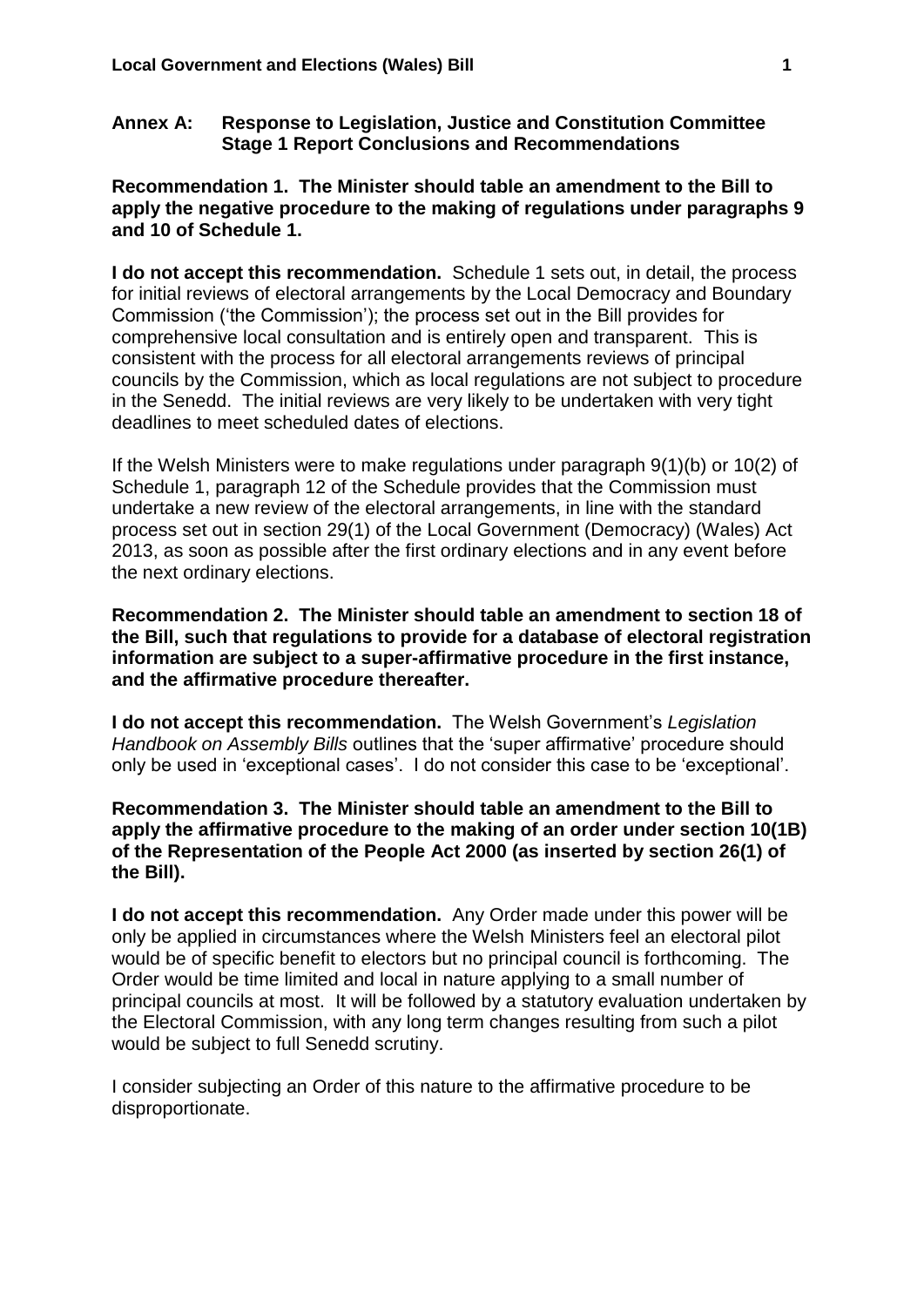**Recommendation 4. The Minister should, during the Stage 1 debate on the Bill, explain clearly why regulation-making powers contained in paragraphs 6, 10(3) and 10(4) of Schedule 4 to the Bill cannot be replaced by equivalent provisions on the face of the Bill.**

**I accept the principle of this recommendation.** Following consideration of the evidence provided to ELGC Committee by stakeholders, I have asked officials to explore options for bringing forward an amendment so as to apply the new provisions in respect of electronic notices of meetings, as inserted into the Local Government Act 1972 by Schedule 4, to both fire and rescue authorities and national park authorities.

**Recommendation 5. The Minister should table an amendment to the Bill applying the affirmative procedure to regulations made under section 52A of the Local Government Act 2000 (as inserted by section 67(2) of the Bill).**

**I accept this recommendation** and am proposing to bring forward an amendment to bring effect to this recommendation.

**Recommendation 6. The Minister should, during the Stage 1 debate on the Bill, explain:**

- **how she intends to use regulations under section 82(1)(d);**
- **the implications of removing section 82(1)(d) from the Bill.**

**This recommendation is no longer relevant**, I intend to bring forward an amendment for the purposes of clarifying the process for amending and revoking corporate joint committee regulations. The revised provisions will not provide for the Welsh Minister to make regulations 'for any other purpose'.

### **Recommendation 7. The Minister should table an amendment to the Bill to apply the affirmative procedure to the making of regulations under section 84(1).**

**No action needed** as section 84(1) is subject to the affirmative procedure, due to being 'parasitic' on the corporate joint committee regulations which are subject to the affirmative procedure.

Section 84(1) sets out the scope of the joint committee regulations and the amending or supplementary regulations, as each of these regulations are subject to the affirmative procedure the making of regulations under section 84(1) is also subject to this procedure.

It appears that the entry in the table of regulation making powers within the Explanatory Memorandum is incorrect and we will address this when the Explanatory Memorandum is revised at the end of Stage 2.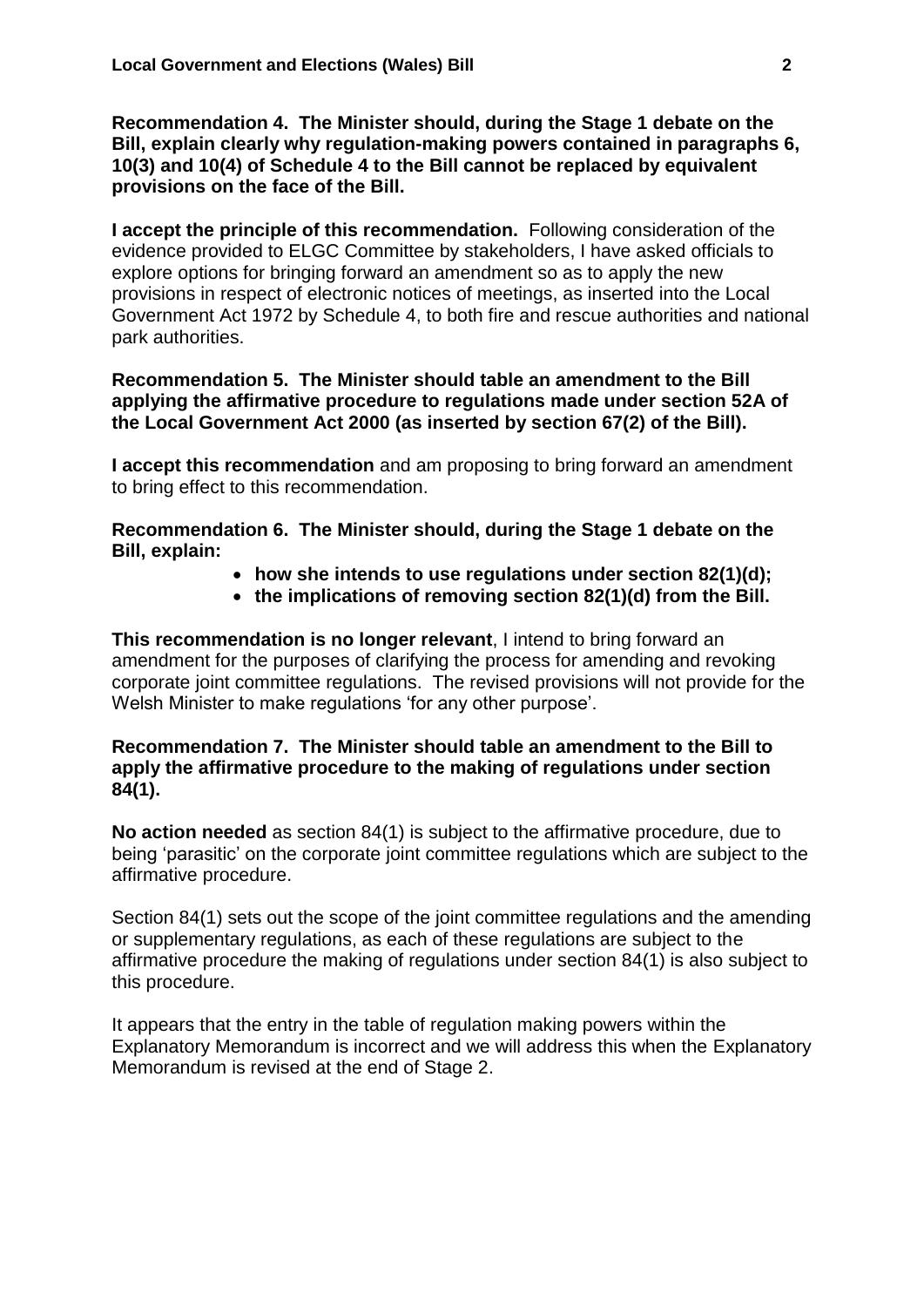**Recommendation 8. The Minister should table an amendment to the Bill to ensure that statutory guidance issued under section 88(3) must cover the need to include members on the performance assessment panel, established under section 91, who are independent of the local authority**

**I do not accept this recommendation**, as I believe it be disproportionate to specify on the face of the Bill exactly what the guidance should cover about panel membership, but be silent on any other points the guidance could cover.

I intend to issue statutory guidance which will emphasise the need to ensure the independence of panel members and that the mix of members includes, as a minimum:

- An independent chair who is not currently serving in an official or political capacity within local government;
- A peer from the wider public, private or voluntary sectors;
- A serving local government senior officer, likely to be equivalent to chief executive or director; and
- An elected member.

The guidance will clarify that it is not intended that the panel be limited to four members.

We are working with local government officers and other stakeholders to develop this guidance. Should it be considered in time to provide for a more prescriptive approach, Welsh Ministers may make regulations in connection with the appointment of the panels under section 93 of the Bill.

# **Recommendation 9. The Minister should table an amendment to the Bill applying the affirmative procedure to the making of regulations under section 93(2)(b)**

**I accept the principle of this recommendation** and am proposing to bring forward an amendment to subject all regulations made under section 93 to the affirmative procedure.

### **Recommendation 10. The Minister should, during the Stage 1 debate on the Bill, set out clearly and in detail how she intends to use the powers contained in section 109(2).**

**I do not accept this recommendation**, section 109(2) will enable Welsh Ministers to confer new powers on one or more principal councils, if they consider those powers to be either necessary or expedient to permit or facilitate compliance with the new performance and governance regime.

The nature of the challenges principal council may face in managing their performance and governance regime or complying with their performance requirements, and the interventions and support which might be required to address those challenges, will be different in each case. For this reason I do not consider it appropriate, or of meaningful value, to attempt to set out in detail the circumstance in which it may be necessary to use this power.